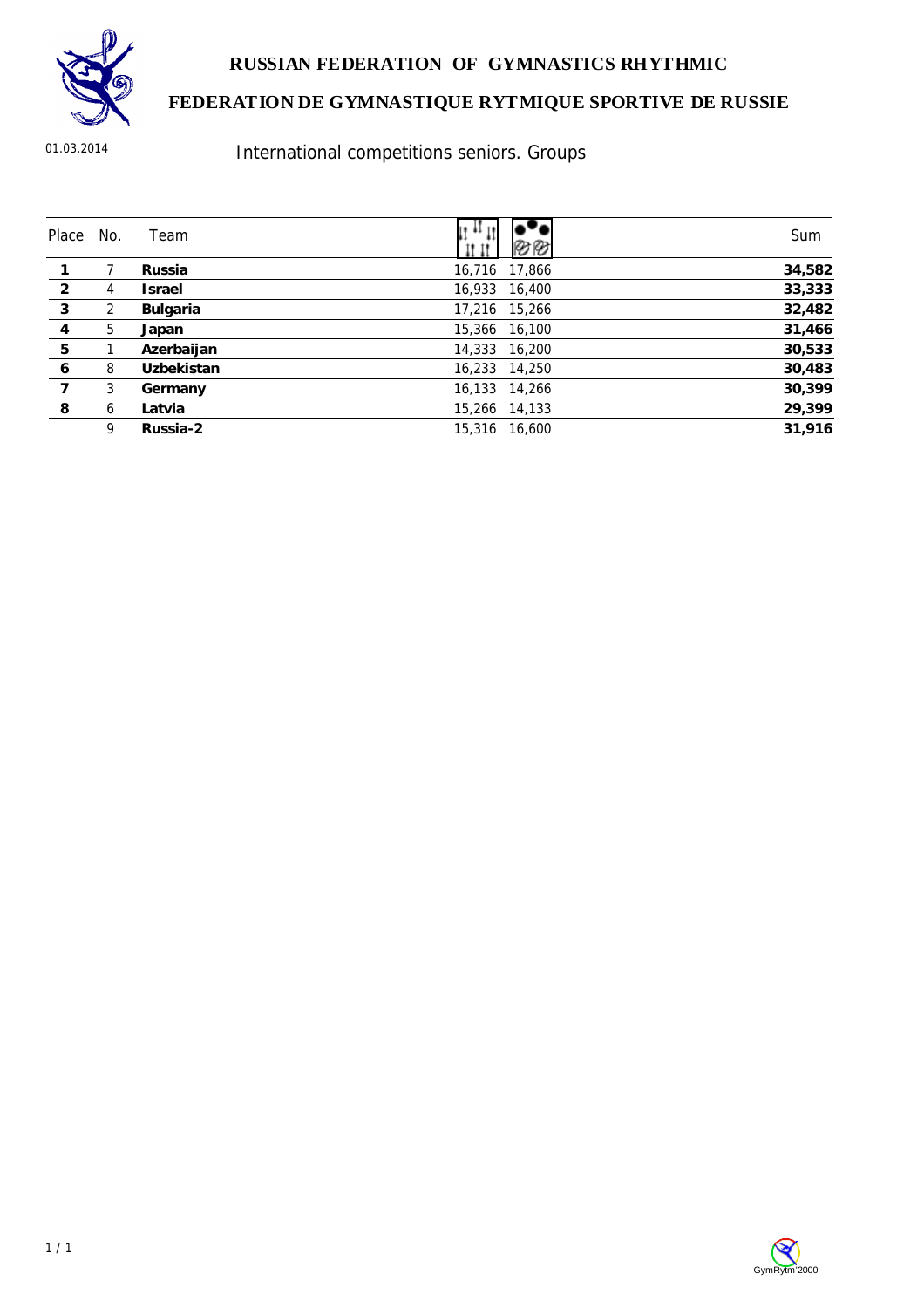

**RUSSIAN FEDERATION OF GYMNASTICS RHYTHMIC** 

# **FEDERATION DE GYMNASTIQUE RYTMIQUE SPORTIVE DE RUSSIE**

01.03.2014

# International competitions seniors. Individual

| Place No. |    | Name                     | Team          |                             | Sum    |
|-----------|----|--------------------------|---------------|-----------------------------|--------|
|           | 10 | Averina Dina             | Russia        | 17,150 17,350 17,600 16,750 | 68,850 |
| 2         |    | Svirina Anna             | Armenia       | 14,700 15,050 14,150 14,850 | 58,750 |
| 3         | 6  | Gim Yun Hee              | Korea         | 14,500 15,150 14,350 14,100 | 58,100 |
| 4         | 5. | Poplinski Martina        | <b>Israel</b> | 14,800 12,650 15,200 13,150 | 55,800 |
| 5         |    | <b>Dzhamirze Marival</b> | Australia     | 13,200 11,950 13,550 13,700 | 52,400 |
| 6         |    | Bagradze Elizaveta       | Georgia       | 11,550 12,900 14,200 13,200 | 51,850 |
|           | 9  | Averina Arina            | Russia        | 17,100 17,450 17,400 16,550 | 68,500 |
|           | 8  | Soldatova Aleksandra     | Russia        | 17,600 16,050 17,200 17,500 | 68,350 |
|           |    | Simonian Klara           | Armenia       | 11,200 11,400 11,700 11,150 | 45,450 |